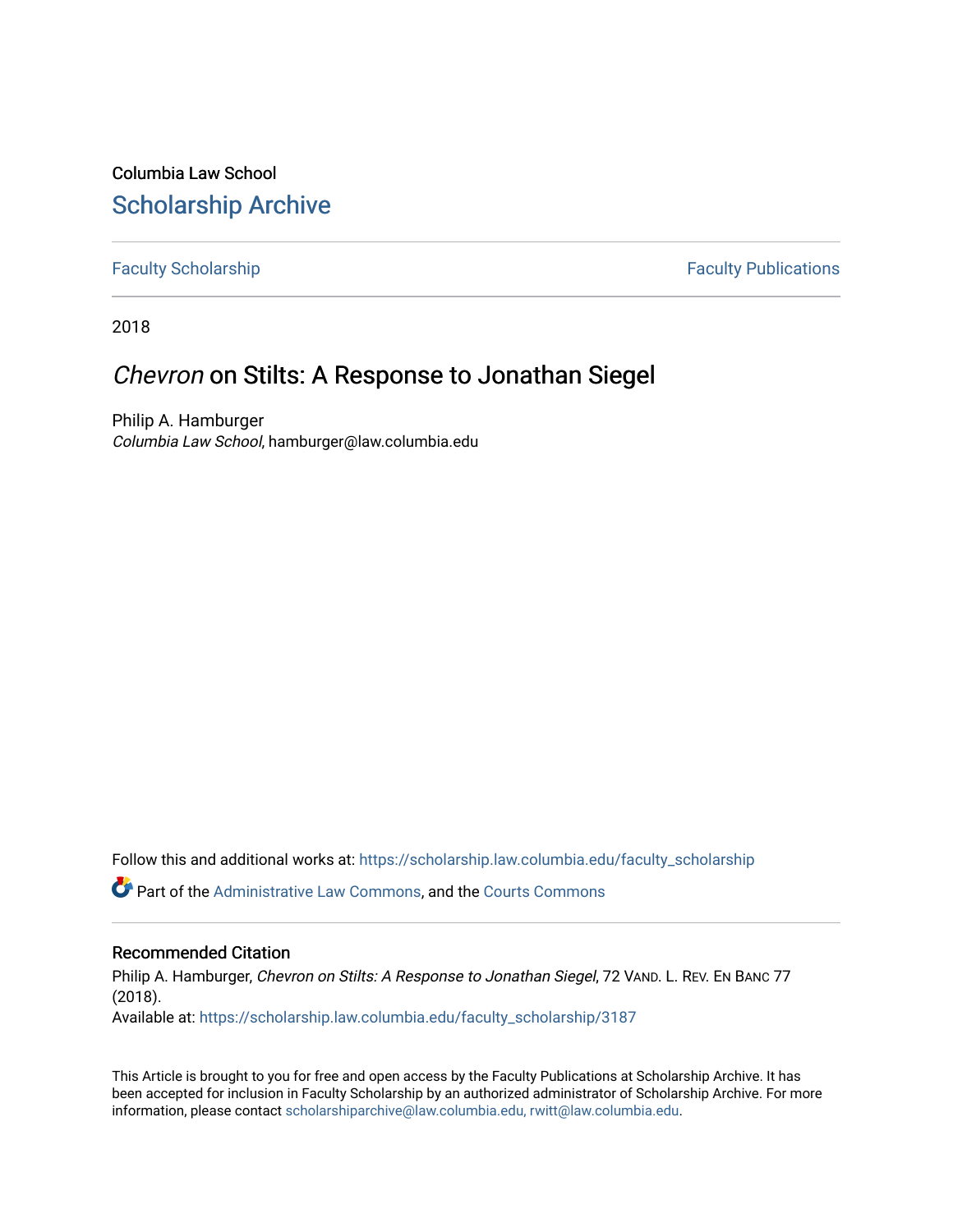# *CHEVRON* **ON STILTS: A RESPONSE TO JONATHAN SIEGEL**

*Philip Hamburger*

*Maurice & Hilda Friedman Professor of Law, Columbia Law School*

| I.  |                                                       | CHEVRON LEAVES ROOM FOR SOME JUDICIAL                |  |
|-----|-------------------------------------------------------|------------------------------------------------------|--|
|     |                                                       |                                                      |  |
| II. | CHEVRON IS JUSTIFIABLE WITH A "CONCEPTUAL SHIFT" FROM |                                                      |  |
|     |                                                       |                                                      |  |
| TH. |                                                       | STATUTES THAT SAY NOTHING ABOUT AUTHORIZING          |  |
|     | RULEMAKING ARE ESSENTIALLY THE SAME AS STATUTES THAT  |                                                      |  |
|     | SAY THEY ARE AUTHORIZING RULEMAKING 82                |                                                      |  |
|     | A.                                                    |                                                      |  |
| IV. | CONGRESS CAN INSTRUCT COURTS HOW TO INTERPRET ITS     |                                                      |  |
|     |                                                       |                                                      |  |
|     | $A_{\cdot}$                                           | Control over Interpretation Is Control over the      |  |
|     |                                                       |                                                      |  |
|     | B.                                                    |                                                      |  |
|     | $C_{\cdot}$                                           | Chevron Is Not Like the Constitution's Allocation of |  |
|     |                                                       |                                                      |  |
|     | D.                                                    | Definitional and Liberal-Construction Clauses 87     |  |
| V.  |                                                       |                                                      |  |
|     | $\boldsymbol{A}$ .                                    |                                                      |  |
|     | $B_{\cdot}$                                           |                                                      |  |
|     | C.                                                    |                                                      |  |
|     |                                                       |                                                      |  |

Whither *Chevron*?[1](#page-1-0) For several years, some justices of the Supreme Court have been questioning *Chevron* deference, partly on the

<span id="page-1-0"></span><sup>1.</sup> Chevron, U.S.A., Inc. v. Nat. Res. Def. Council, Inc., 467 U.S. 837 (1984).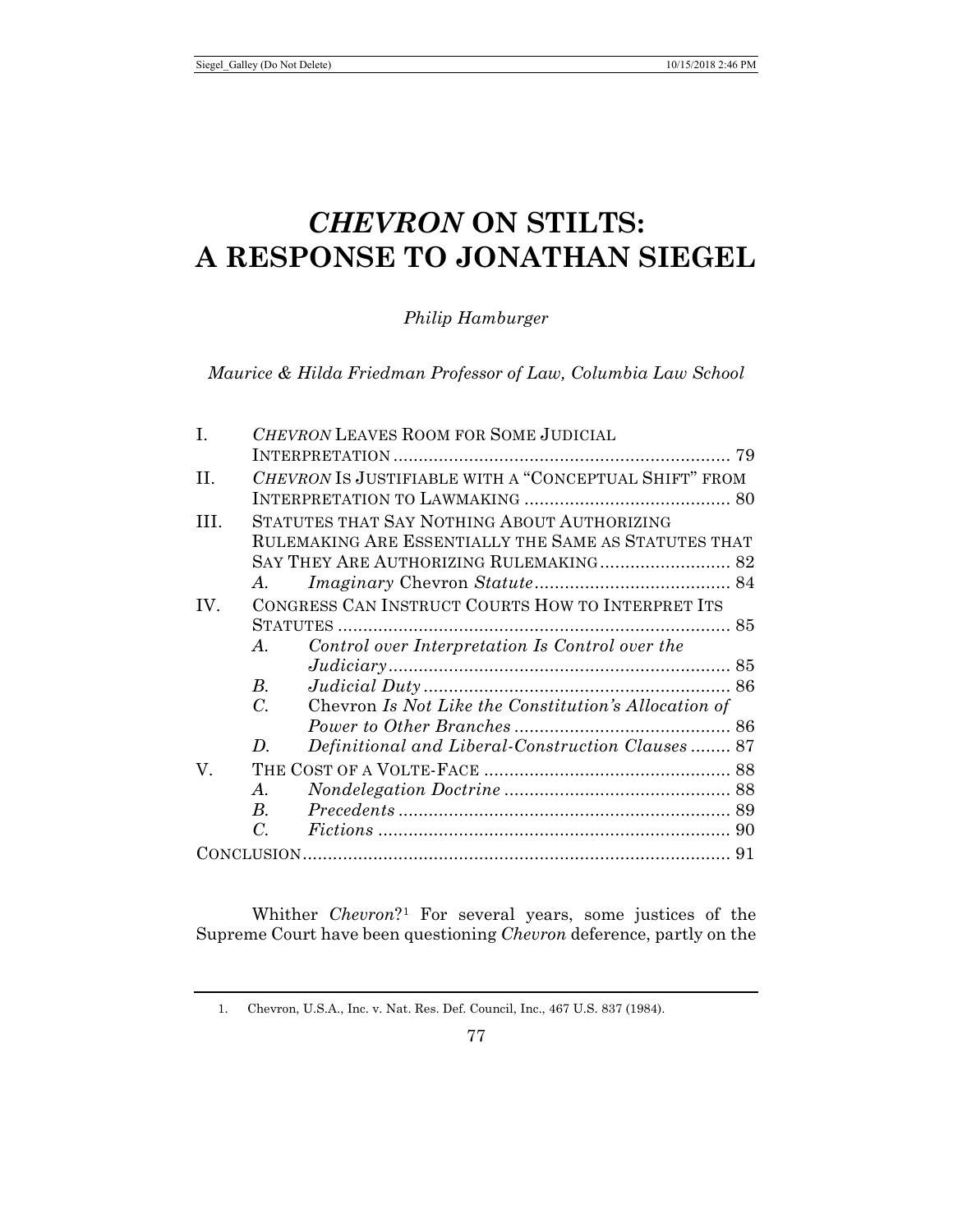basis of my constitutional critique of it.[2](#page-2-0) It was inevitable that someone would stand up in defense of that doctrine, and I am glad to say that my estimable former colleague Jonathan Siegel has stepped up to the plate.[3](#page-2-1) But the defense of the indefensible is not easy.

<span id="page-2-9"></span>Although the long-standing conventional critique of *Chevron* was that it violates the separation of powers and federalism, my criticism is that *Chevron* deference corrupts the judicial process. As adumbrated in my 2014 book *Is Administrative Law Unlawful?* and developed in an article Chevron *Bias*, the constitutional problem with *Chevron* deference is twofold: its departure from independent judgment and its embrace of judicial bias.[4](#page-2-2)

First, *Chevron* requires judges to abandon their duty of independent judgment. Judges have an office of judgment—an office in which they have a duty to exercise their own independent judgment in the cases that come before them.[5](#page-2-3) This is implicit in the very concept of a court with judges established by Article III.[6](#page-2-4) As John Marshall famously said in *Marbury v. Madison*, "It is emphatically the province and duty of the judicial department to say what the law is."[7](#page-2-5) Nonetheless, in asking judges to defer to agency interpretations of statutes, *Chevron* demands that judges abandon their independent judgment about what the law is.

Second, where the government is a party to a case, *Chevron*  requires judges to favor the government's interpretation.[8](#page-2-6) That is, it asks judges to be systematically biased in favor of the legal position of one of the parties—the most powerful of parties—in violation of the Fifth Amendment's due process of law.<sup>[9](#page-2-7)</sup> The courts themselves thus stand accused.

Since 2014, at least the first of these arguments has found its way into the opinions of two Supreme Court justices. Justice Thomas and Justice Gorsuch (while on the Tenth Circuit) have taken the view that *Chevron* is incompatible with a judge's independent judgment.<sup>[10](#page-2-8)</sup>

6*. Id.*

8. Hamburger, *supra* note 2, at 1189.

<span id="page-2-0"></span><sup>2.</sup> PHILIP HAMBURGER, IS ADMINISTRATIVE LAW UNLAWFUL? 314–15 (2014); Philip Hamburger, Chevron *Bias*, 84 GEO. WASH. L. REV. 1187 (2016)

<span id="page-2-4"></span><span id="page-2-3"></span><span id="page-2-2"></span><span id="page-2-1"></span><sup>3.</sup> Jonathan R. Siegel, *The Constitutional Case for* Chevron *Deference*, 71 VAND. L. REV. 937 (2018).

<sup>4.</sup> HAMBURGER, *supra* note 2, at 314–15; Hamburger, *supra* note 2.

<sup>5.</sup> Hamburger, *supra* note 2, at 1189.

<sup>7.</sup> Marbury v. Madison, 5 U.S. (1 Cranch) 137, 177 (1803).

<sup>9</sup>*. Id.*

<span id="page-2-8"></span><span id="page-2-7"></span><span id="page-2-6"></span><span id="page-2-5"></span><sup>10.</sup> Michigan v. EPA, 135 S. Ct. 2699, 2712 (Thomas, J., concurring) (partly quoting Perez v. Mortg. Bankers Ass'n, 135 S. Ct. 1199, 1217); Guitierrez-Brizuela v. Lynch, 834 F.3d 1142 (Gorsuch, J., concurring) (10th Cir. 2016).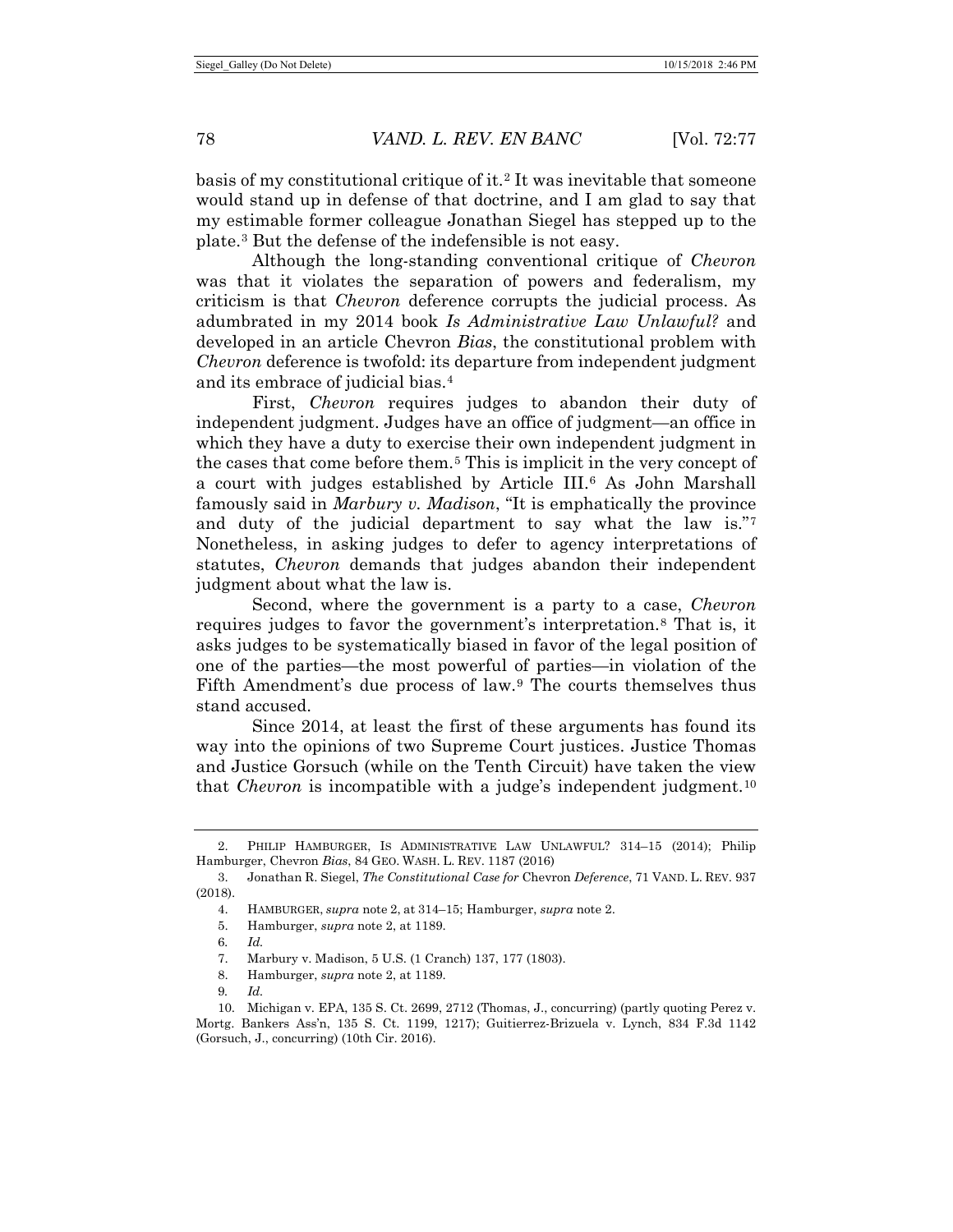Moreover, the Wisconsin Supreme Court recently discarded its *Chevron*-style deference on grounds of both independent judgment and judicial bias.[11](#page-3-0) Indeed, the Wisconsin court challenged the U.S. Supreme Court to follow suit with the reminder that "[t]he abdication of core judicial power to the executive is a concern not just of our court, but of the federal judiciary as well."[12](#page-3-1) The dual critiques of *Chevron* are thus taking a toll.

Siegel is therefore justified in thinking that *Chevron* is at risk. But can *Chevron* really be propped up? Consider Siegel's four arguments, and then, fifth, the costs of his proposed volte-face.

# I. *CHEVRON* LEAVES ROOM FOR SOME JUDICIAL INTERPRETATION

Siegel's first argument is that *Chevron* does not entirely bar judges from interpreting.[13](#page-3-2) His argument is that judges acting under *Chevron* merely recognize that some statutes vest decisionmaking power in an agency, and that once *Chevron* is understood this way, it becomes clear that the case "does not prevent a court from interpreting statutes."[14](#page-3-3) On this basis, Siegel concludes that *Chevron* does not require judges to give up their independent judgment or otherwise "shirk" their duty.[15](#page-3-4)

But this misses the point. Of course, judges under *Chevron* still interpret; *Chevron* explicitly requires them to interpret statutes on questions of rulemaking authority. The problem is that after the judges interpret those questions—on the authority of agencies to make rules interpreting statutes—they often feel compelled by *Chevron* to defer to the agencies' interpretation of the substance of the statutes. To say that judges interpret the shell while deferring to agencies about the meat inside actually makes my point: *Chevron* requires judges on some issues—the central ones—to give up their independent judgment and be biased in favor of one of the parties.

If judges have a duty to exercise their own independent judgment about what the law is, they cannot defer to the judgments of agencies on any issues, let alone those that are most substantive. And if judges have a duty to avoid being systematically biased in their decisions—as is clear from the Fifth Amendment's guarantee of due process—then in cases in which the government is a party, they cannot

<span id="page-3-1"></span><span id="page-3-0"></span><sup>11.</sup> Tetra Tech EC, Inc. v. Wis. Dep't of Revenue, 914 N.W.2d 21 (Wis. 2018).

<sup>12</sup>*. Id.* at 46.

<span id="page-3-3"></span><span id="page-3-2"></span><sup>13.</sup> Siegel, *supra* note 3, at 942.

<sup>14</sup>*. Id.* at 962.

<span id="page-3-4"></span><sup>15</sup>*. Id.* at 956.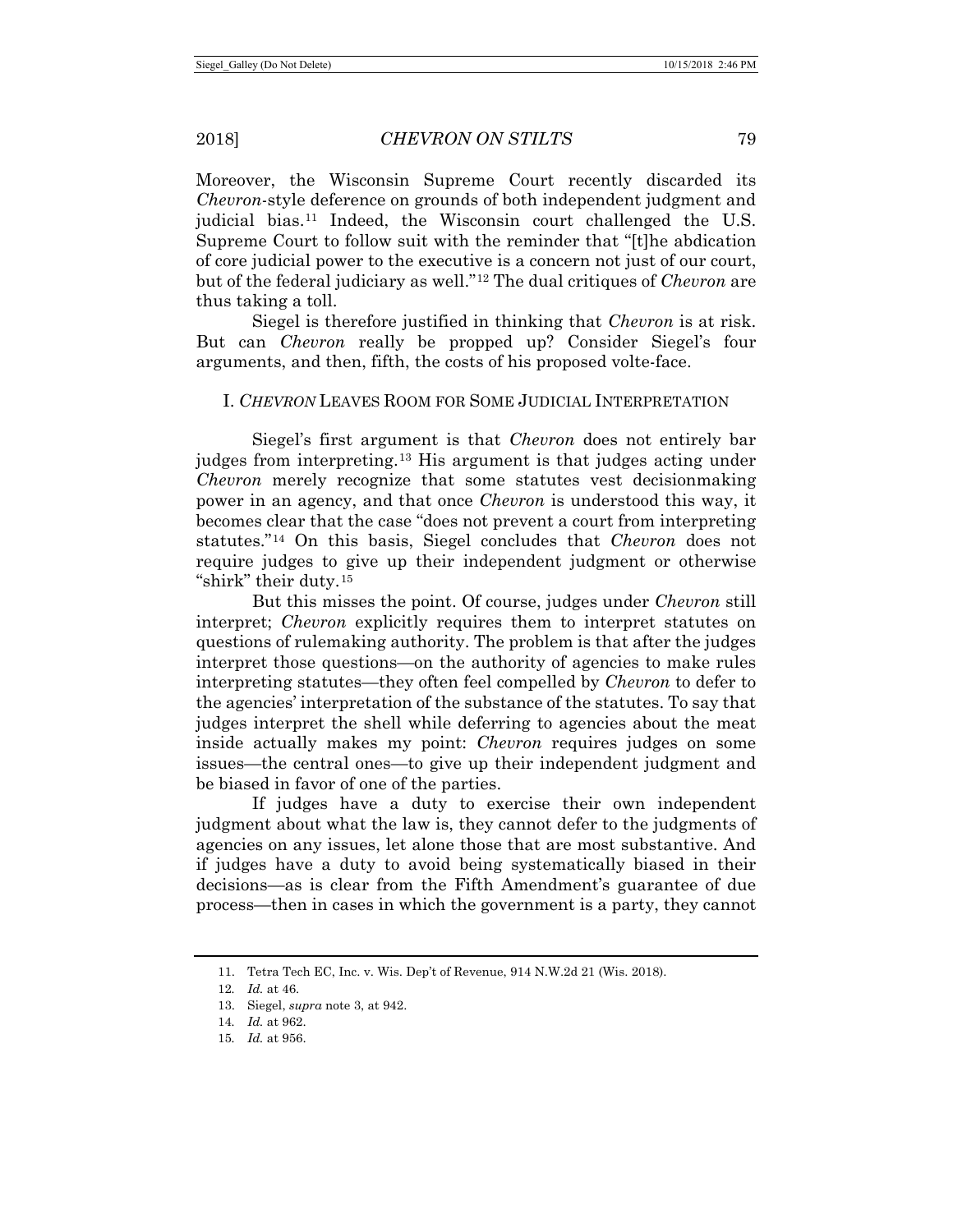defer to any agency interpretations, as this would be systematic bias in favor of one party's legal position.

These problems do not go away just because the judges engage in some initial interpretation about the authority of agencies. Even if the judges engage in independent judgment and avoid bias on one issue, this does not excuse them from living up to such standards on other issues—indeed, on the statutory meat.

# II. *CHEVRON* IS JUSTIFIABLE WITH A "CONCEPTUAL SHIFT" FROM INTERPRETATION TO LAWMAKING

Siegel's second move is to try to recast *Chevron* away from interpretation. As he puts it, his argument "require[s] a conceptual shift in the understanding of the *kind* of discretion conferred on an administrative agency by an ambiguous statute."[16](#page-4-0) To be precise, he thinks that *Chevron* should be understood to concern delegated policy choices rather than statutory interpretation. On this basis, he concludes that when judges defer to agency interpretations of ambiguous statutes under *Chevron*, they are not really refusing to interpret, but rather are recognizing that the statutes are giving agencies something akin to legislative power.

*Chevron*, however, notoriously takes a dual vision of what agencies are doing.[17](#page-4-1) On the one hand, the case recognizes the reality that the agencies, in their *Chevron*-justified rules, are making law. On the other hand, the case relies on a theory of interpretation to justify such rulemaking.

That *Chevron* at least involves interpretation is abundantly clear from the opinion. A key paragraph in the decision begins by discussing statutes that *expressly* delegate rulemaking authority; but rather than say that they involve policy choices or legislation, the paragraph says that they "express[ly] delegat[e] . . . authority to the agency to elucidate a specific provision of the statute by regulation."[18](#page-4-2) That is, to justify *Chevron*, the paragraph starts by suggesting that agencies merely *elucidate* or interpret such statutes. Only then, the paragraph turns to statutes that do not obviously authorize rulemaking, and it concludes that "a court may not substitute its own construction . . . for a reasonable interpretation made by the administrator of an agency."[19](#page-4-3) In short, *Chevron* bluntly justifies what

<span id="page-4-3"></span>19*. Id.*

<sup>16</sup>*. Id.* at 942.

<span id="page-4-1"></span><span id="page-4-0"></span><sup>17.</sup> Hamburger, *supra* note 2, at 1220–23.

<span id="page-4-2"></span><sup>18.</sup> Chevron, U.S.A., Inc. v. Nat. Res. Def. Council, Inc., 467 U.S. 837, 843–44 (1984).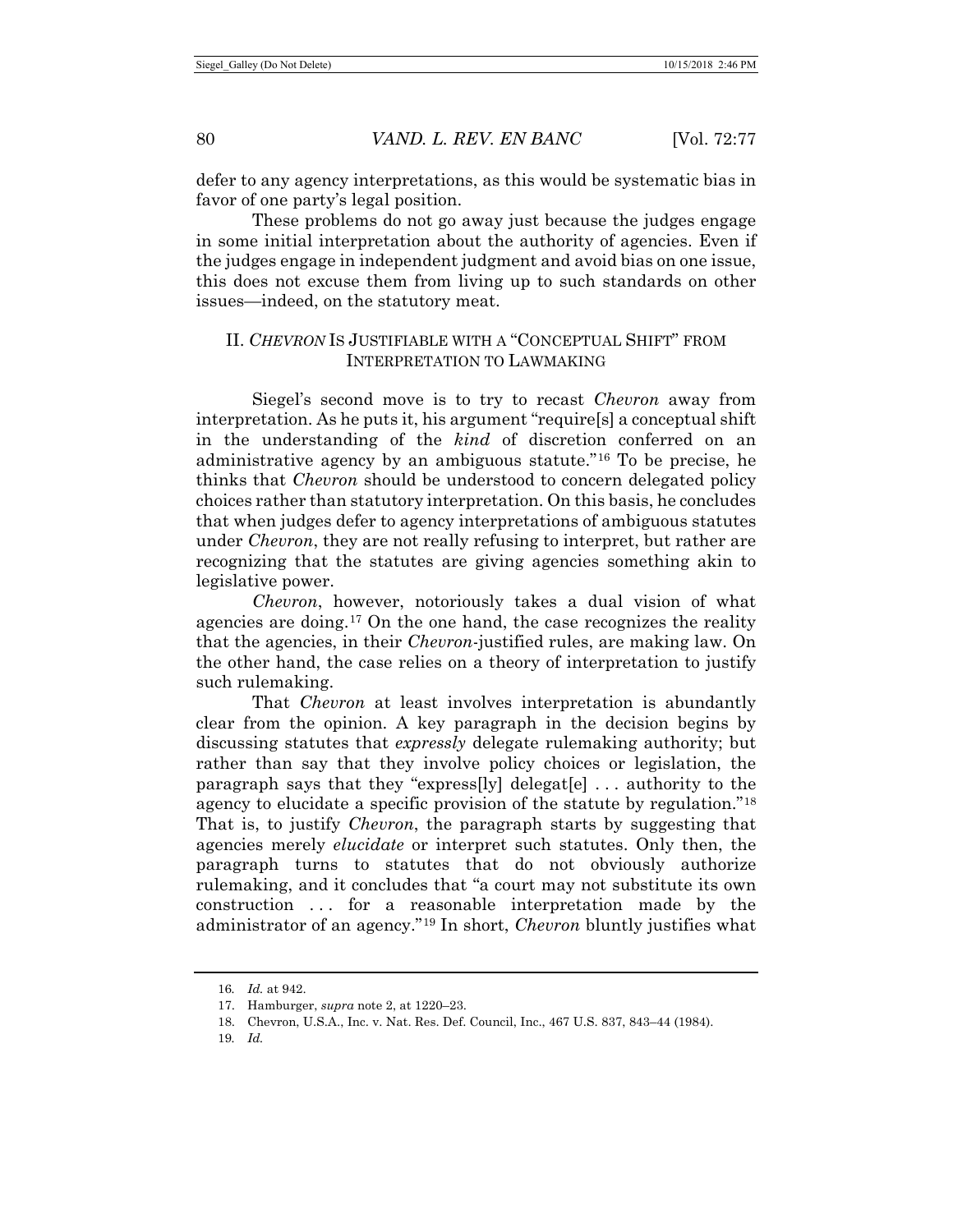it is doing in terms of interpretation. And to this end, it even begins by recasting statutes that expressly authorize rulemaking to suggest that they are really authorizing interpretation!

Why does *Chevron* simultaneously recognize the reality of agency lawmaking and yet rely on a theory of interpretation? Some authorizing statutes actually state that the authorized agency may make rules, and other authorizing statutes do not say this. Against this backdrop, it is difficult to conclude that the silent statutes are authorizing rulemaking, unless one takes for granted that such statutes assume agencies must interpret the statutes in order to carry them out. It is thus no accident that *Chevron* relies on a theory of interpretation. In the absence of express statutory authorization to make rules, the justices in *Chevron* could not have easily reached their conclusions without arguing that statutory indeterminacy is an invitation to agencies to interpret and that judges, in their interpretation of the statute, must ordinarily defer to the agencies' interpretations.

And it is not just *Chevron*, for that case has a context. As Siegel himself concedes, "the question of the degree of respect to be given by courts to an agency's interpretation of a statute 'produced a large number of statutory interpretation opinions that defy easy reconciliation.' "[20](#page-5-0) Indeed, "as late as 1983—just a year before *Chevron*—the Court reiterated the view that an agency's interpretation, though entitled to respect, was not controlling."[21](#page-5-1) And, since then, numerous cases have developed and expanded upon *Chevron*'s approach to agency interpretations. *Chevron*, in other words, does not stand alone; it is one of many cases, spanning many decades, on judicial deference to agency interpretation.

Accordingly, if *Chevron* does not concern interpretation, what is to be said of the myriad other cases? Put another way, what is to be said about the cognate doctrines such as *Auer* and *Mead-Skidmore*, let alone *Brown & Williamson*, *Brand X*, and *Arlington*?[22](#page-5-2) And if those cases and doctrines concededly involve interpretation—indeed, in some instances, necessarily involve interpretation—why is *Chevron* an outlier? One cannot deny that *Chevron* concerns interpretation without also denying the role of interpretation elsewhere. Siegel's reconceptualization of *Chevron* thus denies something central about both the case and its jurisprudential context.

<sup>20.</sup> Siegel, *supra* note 3, at 944.

<sup>21</sup>*. Id.*

<span id="page-5-2"></span><span id="page-5-1"></span><span id="page-5-0"></span><sup>22.</sup> City of Arlington v. FCC, 133 S. Ct. 1863 (2013); Nat'l Cable & Telecomms. Ass'n v. Brand X Internet Servs., 545 U.S. 967 (2005); United States v. Mead Corp., 533 U.S. 218 (2001); FDA v. Brown & Williamson Tobacco Corp., 529 U.S. 120 (2000); Auer v. Robbins, 519 U.S. 452 (1997); Skidmore v. Swift & Co., 323 U.S. 134 (1944).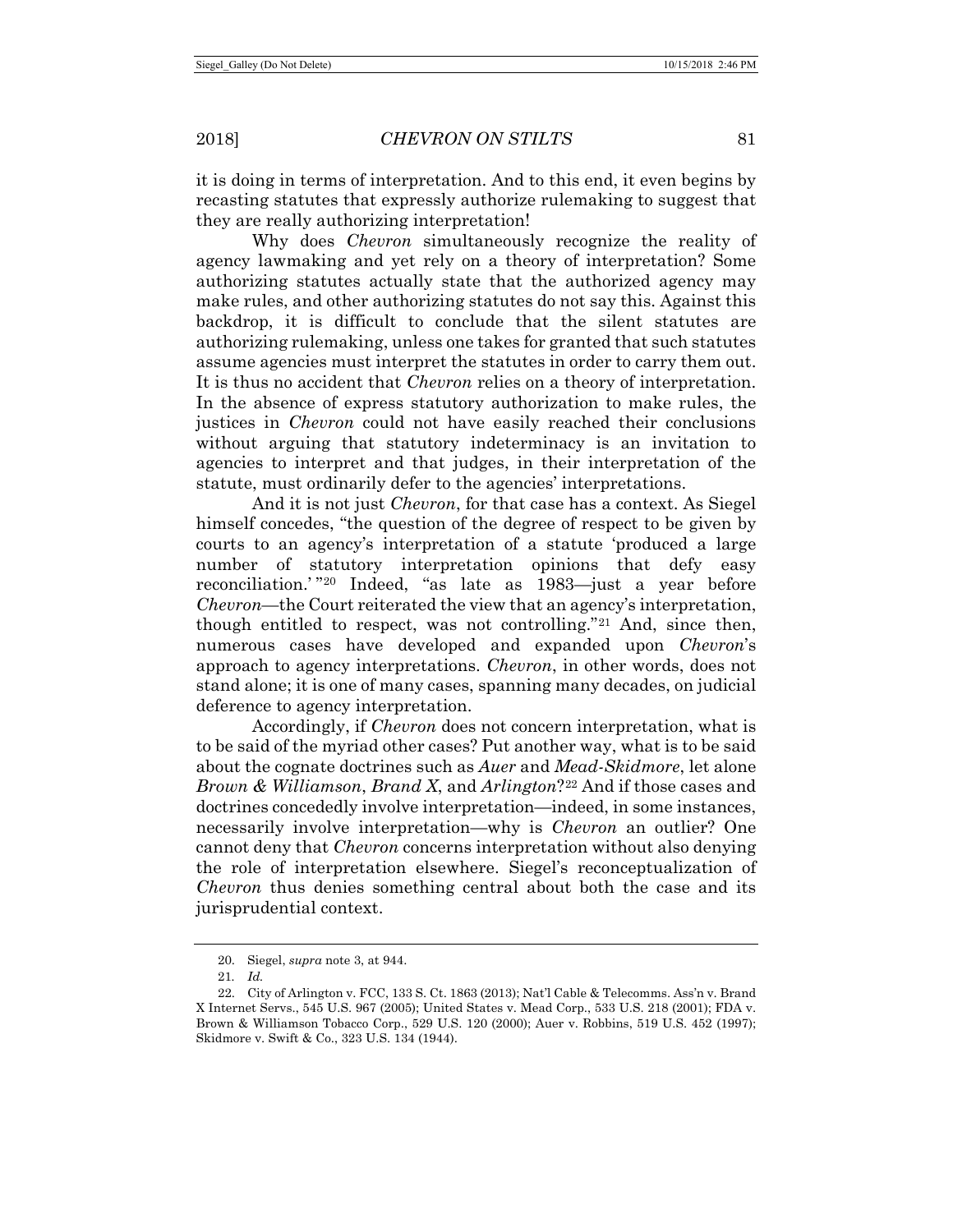To suggest that *Chevron* does not concern agency interpretation is as one-sided as it would be to suggest that it does not concern agency policymaking. To understand this, consider an analogy to judicial lawmaking. As I wrote in "Chevron *Bias*," "[i]t is widely recognized that judges often use their interpretation as a mode of lawmaking. It would be a gross overstatement, however, to conclude from this that judicial interpretation is not at all interpretation—that it is merely lawmaking."[23](#page-6-0) Similarly, it is gross overstatement to take the reality of agency policymaking under *Chevron* to mean that there is no agency interpretation. That is simply wrong.

## III. STATUTES THAT SAY NOTHING ABOUT AUTHORIZING RULEMAKING ARE ESSENTIALLY THE SAME AS STATUTES THAT SAY THEY ARE AUTHORIZING RULEMAKING

*Chevron* is based on the contrast between statutes that allegedly authorize rulemaking through mere ambiguity and those that expressly authorize rulemaking. Nonetheless, Siegel urges that "policymaking power conferred by statutory ambiguity is no different than policymaking power conferred by express statutory language."[24](#page-6-1) As he elaborates, "an ambiguous agency statute is simply another way of doing something that Congress does all the time—namely, authorize an agency to make a policy choice."[25](#page-6-2) Siegel is correct that many statutes expressly authorize rulemaking, but that is precisely what the statutes involved in *Chevron* do not do.

Siegel brushes this aside by arguing: "If Congress can delegate power to administrative agencies to make policy decisions, the precise form that the delegation takes should be of little importance."[26](#page-6-3) But the form matters. One sort of statute authorizes rulemaking; the other does not. This is why *Chevron* focuses on interpretation. To avoid resting on a theory of interpretation, *Chevron* would have had to ignore the difference between statutes that say agencies may make rules and those that do not. Of course, an academic can blithely ignore this difference, but a court cannot.

Siegel's suggestion that *Chevron* can be justified by simply assimilating two distinct types of statutes, as if Congress's authorization of rulemaking did not make a difference, is a reminder of how much *Chevron* is a judicial creation—a deliberate judicial effort to

<span id="page-6-0"></span><sup>23.</sup> Hamburger, *supra* note 2, at 1223.

<span id="page-6-1"></span><sup>24.</sup> Siegel, *supra* not[e 3,](#page-2-9) at 942.

<sup>25</sup>*. Id.* at 960.

<span id="page-6-3"></span><span id="page-6-2"></span><sup>26</sup>*. Id*. at 961.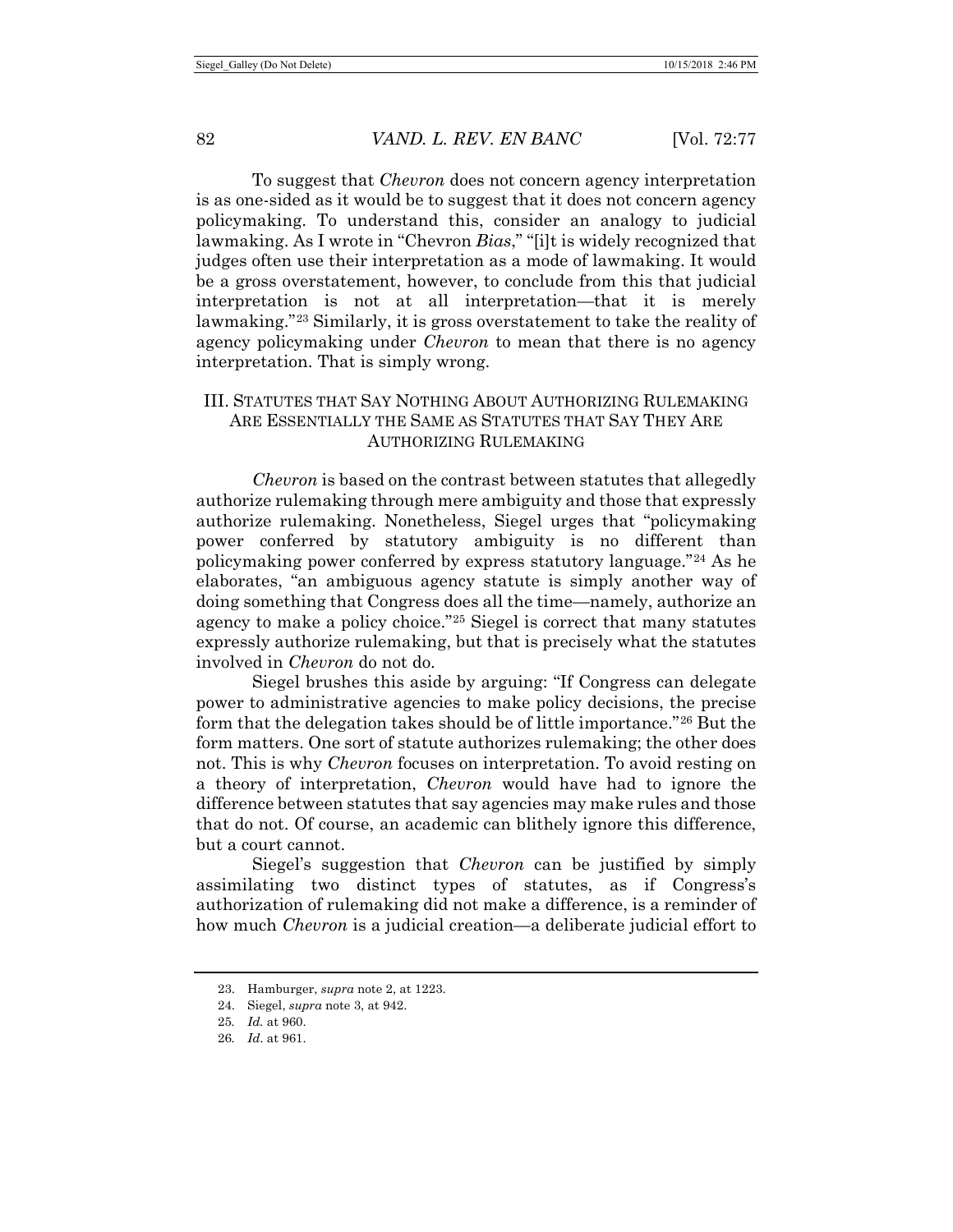expand the administrative state. Exactly why the judiciary for more than a century has repeatedly upheld this unconstitutional mode of governance is too broad a topic to be explored here. But at least in most of its administrative cases, the Supreme Court was merely upholding unconstitutional ventures initiated by Congress. In contrast, in *Chevron,* the Court itself took the initiative. Rather than merely defend the indefensible, it went out of its way to expand the administrative state.

And the Court did this precisely by playing upon the difference between statutes that expressly authorize rulemaking authorization and those that do not.<sup>[27](#page-7-0)</sup> The only way the Court could extract rulemaking authority out of statutes that were silent about it was to suggest that statutory ambiguity constituted authorization to agencies to resolve the ambiguity, which is exactly the sort of argument that is not necessary when statutes expressly authorize rulemaking. It is therefore difficult to justify *Chevron* by blurring the difference between statutes with express rulemaking authorization and those without it, for the logic of *Chevron* actually rests on the difference.

Of course, having played upon the difference between the two sorts of statutes, one might want to cover one's tracks by suggesting that there is little significant difference between them. Recall that the Court in *Chevron* did this by suggesting that both sorts of statutes authorize interpretation.[28](#page-7-1) Now that judicial deference to such interpretation looks unconstitutional, Siegel takes the opposite view: that both sorts of statutes authorize rulemaking, not interpretation.

Either way, *Chevron* fundamentally rests on the difference between the two types of statutes. If there were no basic difference between statutes containing words authorizing rulemaking and statutes without such words, then there would have been no need for the *Chevron* doctrine. It is therefore nearly comic—in fact, rather unreal—to attempt to escape *Chevron*'s constitutional problems by assimilating the two sorts of statutes.

<span id="page-7-0"></span><sup>27.</sup> Chevron, U.S.A., Inc. v. Nat. Res. Def. Council, Inc., 467 U.S. 837, 842–43 ("If the intent of Congress is clear, that is the end of the matter; for the court, as well as the agency, must give effect to the unambiguously expressed intent of Congress. If, however, the court determines Congress has not directly addressed the precise question at issue, the court does not simply impose its own construction on the statute, as would be necessary in the absence of an administrative interpretation. Rather, if the statute is silent or ambiguous with respect to the specific issue, the question for the court is whether the agency's answer is based on a permissible construction of the statute.")

<span id="page-7-1"></span><sup>28.</sup> See *supra* notes 18–19 and accompanying text.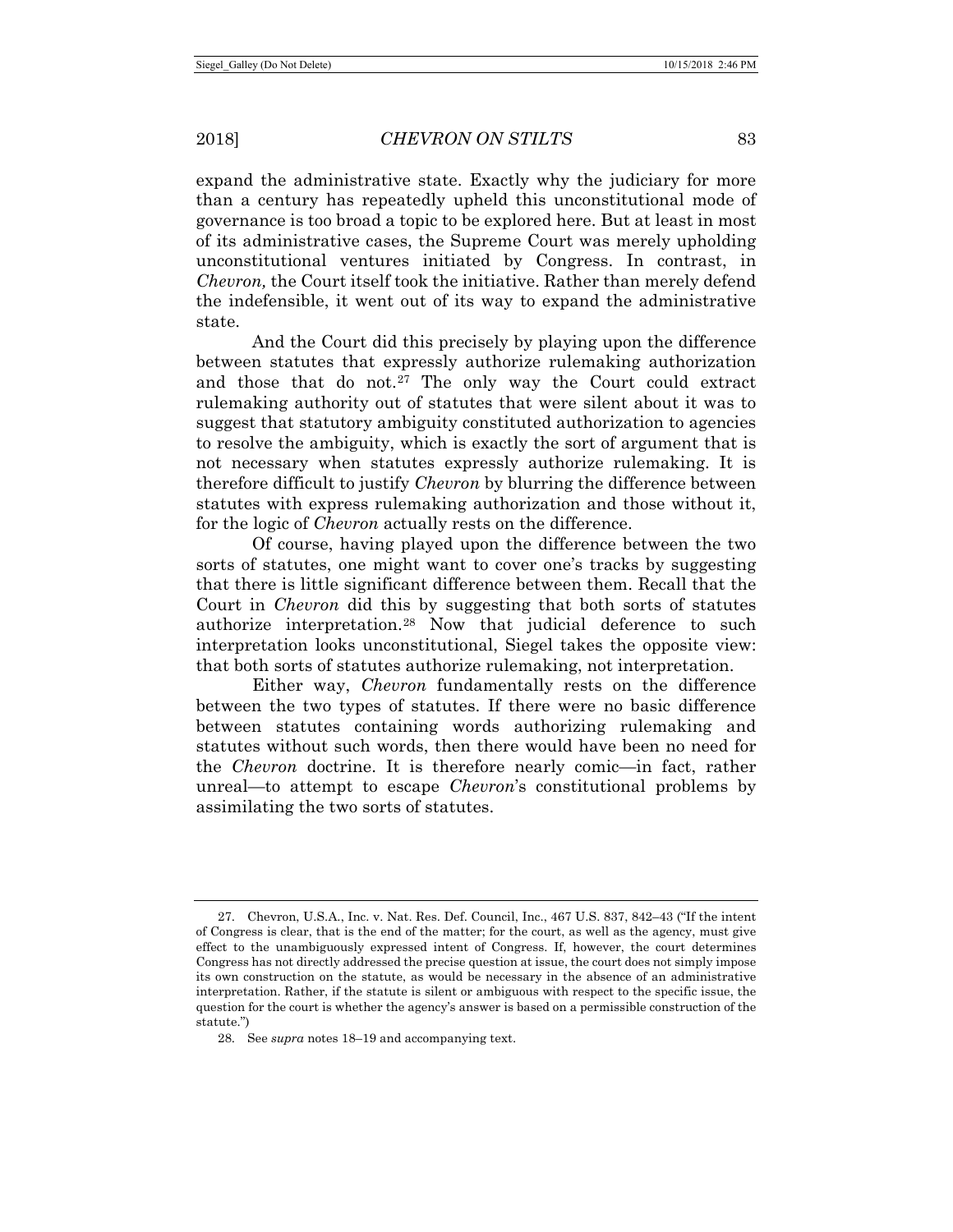#### *A. Imaginary* Chevron *Statute*

Siegel is particularly inventive when he imagines a *Chevron* Implementation Statute, which would expressly authorize agencies to make rules in circumstances in which *Chevron* currently allows them to do so. [29](#page-8-0) He carefully frames his hypothetical statute to authorize agencies to make policy choices rather than interpretations—as he puts it, the statute "does not authorize the agency to *interpret* an ambiguous agency statute," in the sense of giving an authoritative or binding interpretation of it.[30](#page-8-1) The effect is to suggest that the statutes subject to *Chevron* are analogous to express statutory authorization for rulemaking, and that *Chevron* can be reconceptualized to avoid having anything to do with interpretation.[31](#page-8-2) 

But, lo and behold, Siegel could not draft his statute without framing it in terms of interpretation:

Any provision of a statute that is administered by an agency and that is susceptible of more than one reasonable interpretation shall be deemed to set out the provision's possible, reasonable interpretations as permitted alternatives and to authorize and direct the agency to choose and implement one of the permitted alternatives.  $32$ 

Like a magician making a body disappear, Siegel proclaims that this imaginary statute does "not confer interpretive power on agencies." And he is right. With sufficient deftness, one could draft an authorizing statute that produces the same results as *Chevron* without giving agencies a power to interpret.

As with the magician, however, Siegel's statute has not really made interpretation disappear. Even Siegel could not draft his statute without twice mentioning interpretation, for in order to mimic *Chevron* he had to use the notion of interpretation to define the scope of agency legislation. The cleverness is in the illusion, not the reality. Interpretation does not really go away.

To this, one must add the obvious: Congress has not adopted Siegel's statute. Nor would it. If Congress had wanted to confer rulemaking authority on agencies, it would have simply said so. Which is exactly what it has not done.

<span id="page-8-0"></span><sup>29.</sup> Siegel, *supra* note 3, at 974.

<span id="page-8-1"></span><sup>30</sup>*. Id.* at 974.

<span id="page-8-2"></span><sup>31</sup>*. Id*. at 972.

<span id="page-8-3"></span><sup>32</sup>*. Id*. at 974.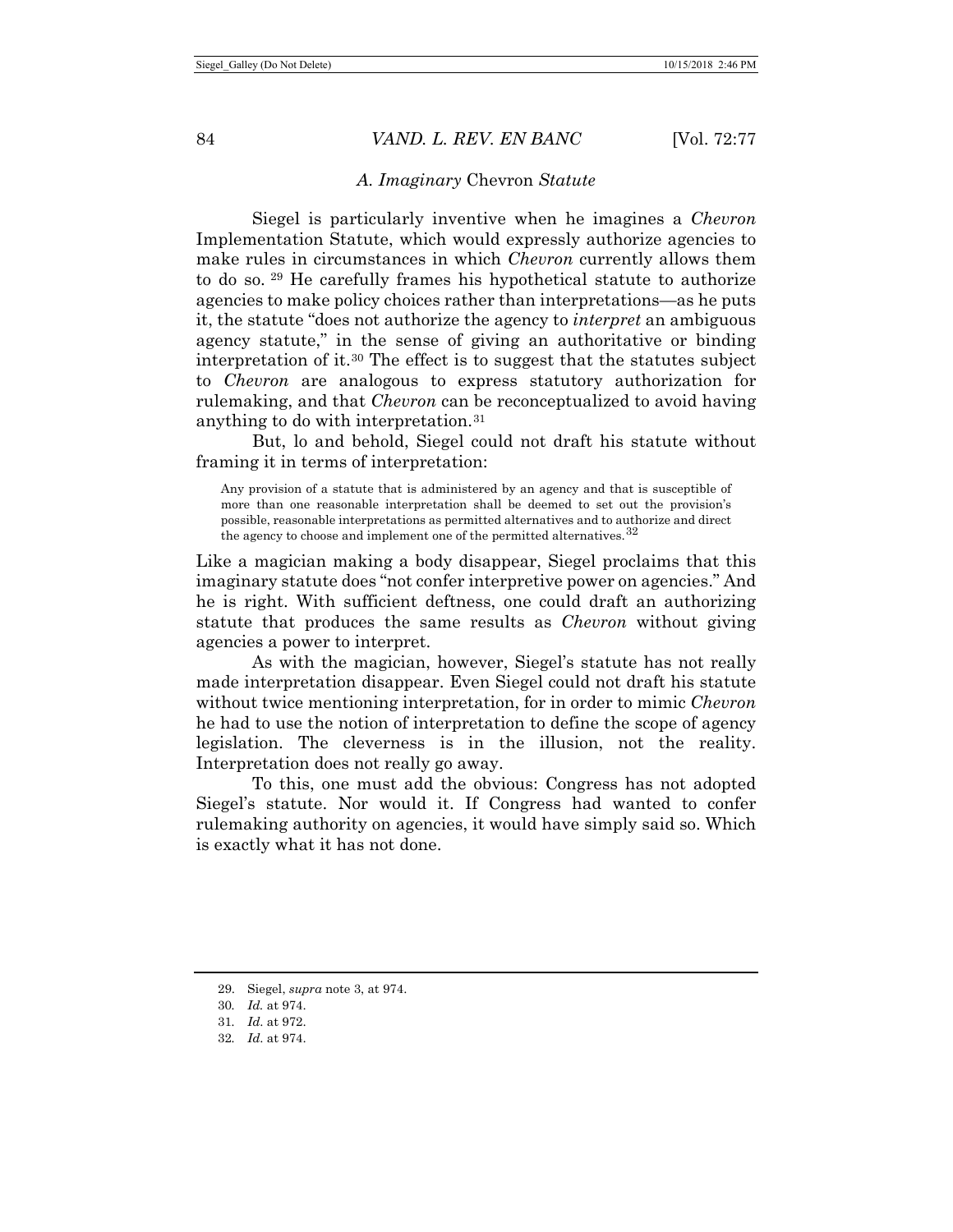# IV. CONGRESS CAN INSTRUCT COURTS HOW TO INTERPRET ITS **STATUTES**

Last but not least, Siegel argues that "Congress may prescribe rules of interpretation for the statutes it passes."[33](#page-9-0) Indeed, he declares that, "[l]ike any giver of instructions, Congress may say how its instructions are to be understood."[34](#page-9-1) Really?

#### *A. Control over Interpretation Is Control over the Judiciary*

If Congress could instruct the courts on how its words are to be understood, what would be the implications for the courts? In a profound work of political theory—*Through the Looking-Glass*— Humpty Dumpty tells Alice:

"When *I* use a word," Humpty Dumpty said, in rather a scornful tone, "it means just what I choose it to mean—neither more nor less." "The question is," said Alice, "whether you *can* make words mean so many different things." "The question is," said Humpty Dumpty, "which is to be master—that's all."<sup>[35](#page-9-2)</sup>

Congressional control over Congress's words would make Congress master—not only over lawmaking, but also over judging. And this is improbable, as the judicial power belongs to the courts, which form an independent branch of government.

Of course, as will be seen shortly, Congress can define its words so as to clarify its intent, but this is a far cry from dictating how they are to be understood or interpreted. That is a judgment which belongs to the judges, and any congressional attempt to control that judgment would defeat the independence of the judiciary in its own sphere of power: the decision of cases. Thus, even before one gets to question of judicial office and duty, Siegel's claim that Congress can control the understanding of its words collides with the Constitution's structure of the federal government—in particular, its creation of courts independent of the other branches.

<sup>33</sup>*. Id.* at 942.

<span id="page-9-1"></span><span id="page-9-0"></span><sup>34</sup>*. Id.* Incidentally, Siegel's suggestion that Congress is like any other "giver of instructions" is not persuasive, for the ultimate "giver of instructions" in the government of the United States is the people, who have used their constitution to give judicial power, including the interpretation of law in cases, to the courts. U.S. CONST., art. III. Congress is thus not like any other "giver of instructions." *See id.*

<span id="page-9-2"></span><sup>35.</sup> LEWIS CARROLL, ALICE'S ADVENTURES IN WONDERLAND AND THROUGH THE LOOKING-GLASS 124 (The Macmillan Co. 1930) (1871).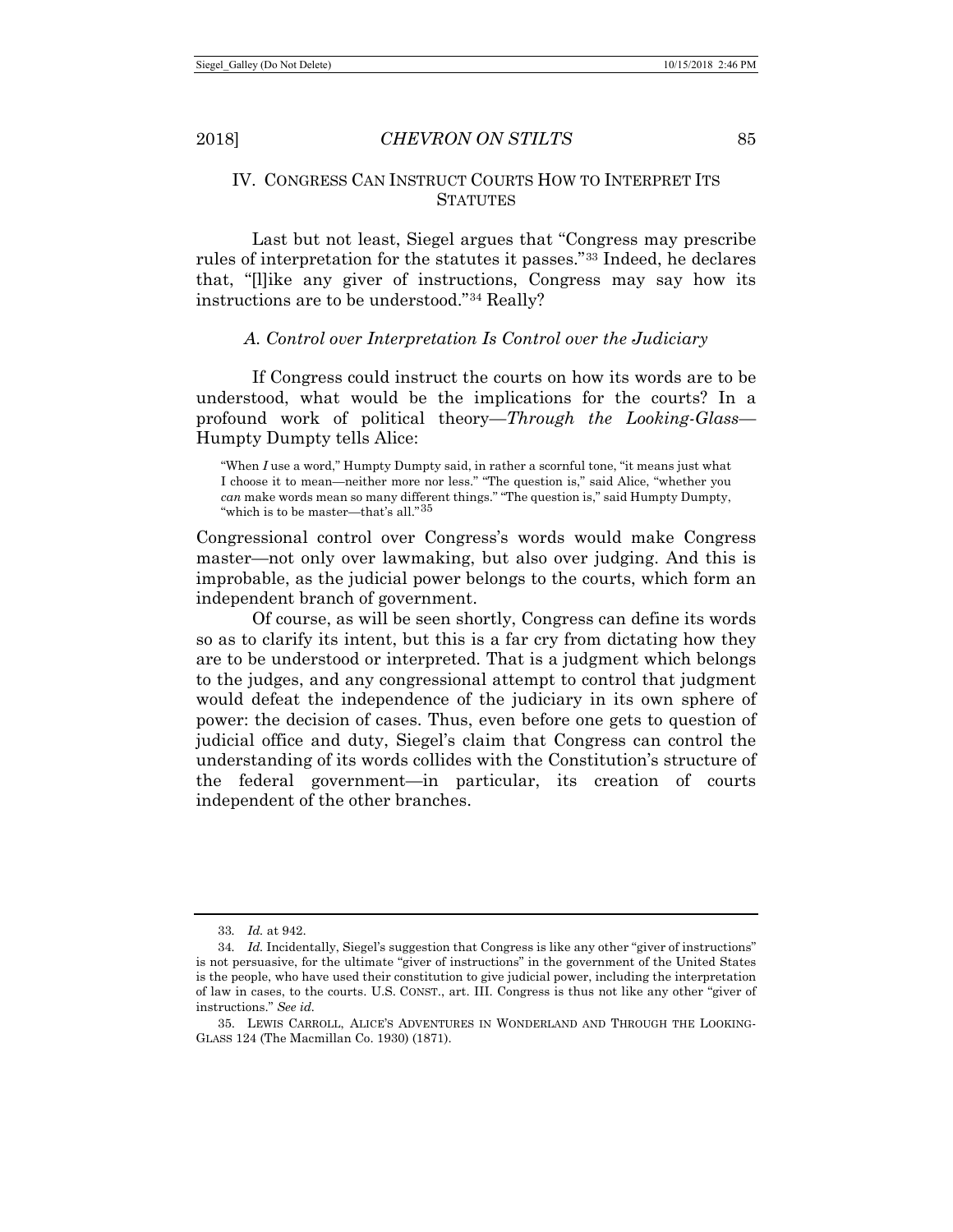#### *B. Judicial Duty*

If the Constitution vests judicial power in the courts, and if judicial interpretation is part of that power, how can Congress instruct the courts on how to exercise it? It is one thing to conclude that, in most instances, Congress can withdraw cases from the jurisdiction of the courts, but it is quite another to suggest that, where Congress leaves jurisdiction in the courts, it can bar courts and their judges from exercising their own independent judgment about what the law is.

The judges have a distinctive office of exercising their own independent judgment in cases. Of course, other federal officers can and should exercise their judgment about the law, but the judges stand apart as the only federal officers whose very office is one of judgment— indeed, independent judgment—in the resolution of cases.<sup>[36](#page-10-0)</sup> Accordingly, when a case comes before them, they have a duty, inherent in their very identity as judges, to exercise their own independent judgment about what the law is. John Marshall's words, again, are illuminating: "It is emphatically the province and duty of the judicial department to say what the law is."[37](#page-10-1)

Accordingly, it is difficult to understand how Congress, even in a statute, can dictate to the judges how they should interpret statutes. Such a statute would be incompatible with their duty to exercise their own independent judgment. Were they to follow Congress's instructions, they would be neither exercising their own judgment nor preserving its independence.

# *C.* Chevron *Is Not Like the Constitution's Allocation of Power to Other Branches*

In defending congressional interference with the judges' constitutional duty, Siegel argues that *Chevron* is akin to the cases in which the Supreme Court recognizes that the Constitution limits the power of the courts. To be precise, he relies on cases holding that at least some questions about the meaning of the Census Clause and the Apportionment Clause can be resolved by Congress.[38](#page-10-2)

But the clauses relied upon by Siegel are instances in which the Constitution itself is said to shift judicial power away from judges—not cases in which Congress takes such authority from judges. The Constitution vests the judicial power in the courts, including the duty

<sup>36.</sup> PHILIP HAMBURGER, LAW AND JUDICIAL DUTY 316, 545–46, 612–13 (2008).

<sup>37.</sup> Marbury v. Madison, 5 U.S. (1 Cranch) 137, 177 (1803).

<span id="page-10-2"></span><span id="page-10-1"></span><span id="page-10-0"></span><sup>38.</sup> *See* Siegel, *supra* note 3, at 966–71; *See also* U.S. CONST. art. I, § 2; Utah v. Evans, 536 U.S. 452 (2002); U.S. Dep't. of Commerce v. Montana, 503 U.S. 442 (1992)).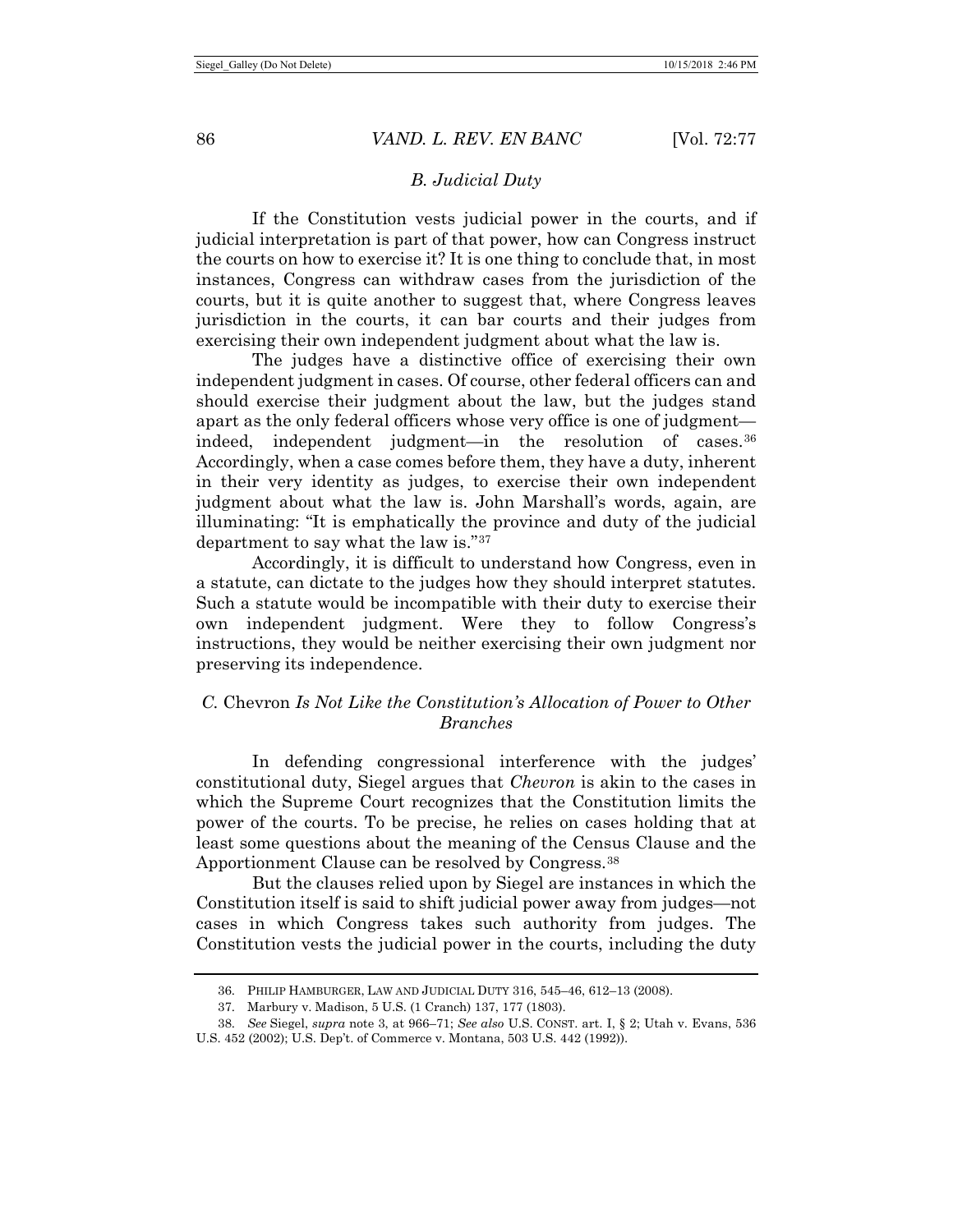in cases to say what the law is—subject to some variations stated in the Constitution itself.[39](#page-11-0) Put another way, the Constitution's separation of powers is a default rule, from which the Constitution makes some exceptions.[40](#page-11-1) But it does not follow that mere statutes can also make exceptions. Constitutional exceptions from the Constitution's separation of powers are no justification for statutory exceptions.

# *D. Definitional and Liberal-Construction Clauses*

Along the way, Siegel relies on the clauses of statutes that define their terms or that say they should be liberally construed.<sup>[41](#page-11-2)</sup> But it does not follow that Congress can instruct courts to defer to agency interpretations of their ambiguous authorizing statutes.

The statutory definitions are drafting mechanisms for demarcating the contours of statutorily created powers and duties. They are more clearly indications of congressional intent or meaning than instructions to judges about interpretation.

As for the statutes that say that they should be liberally construed to effectuate their purposes, such provisions may indeed be congressional instructions about interpretation. But it is therefore telling that Siegel cites only one Supreme Court case (on RICO) for the legitimacy of such provisions.[42](#page-11-3) And as might be expected, the Court in that case did not entirely rely on the liberal construction provision. Instead, it rested its "less restrictive reading" on its "prior cases and the general principles surrounding this statute," on "Congress' selfconsciously expansive language and overall approach," and only third on Congress's "express admonition that RICO is to 'be liberally construed to effectuate its remedial purposes.' "[43](#page-11-4) This is hardly strong support for a broad claim that Congress can instruct judges on interpretation

Stepping back from Siegel's arguments, it is worth noting that the question of whether Congress can instruct the courts on interpretation is much disputed. The conventional answer is that a congressional power to dictate interpretation would interfere with the judicial power and independence of the courts, and with the duty of

<sup>39.</sup> U.S. CONST. art. III.

<span id="page-11-1"></span><span id="page-11-0"></span><sup>40.</sup> HAMBURGER, *supra* note 2, at 331–32 (explaining the eighteenth-century view that a constitution should establish the separation of powers as a default rule, from which it then could carve out exceptions).

<sup>41.</sup> Siegel, *supra* note 3, at 977.

<span id="page-11-4"></span><span id="page-11-3"></span><span id="page-11-2"></span><sup>42.</sup> Sedima v. Imrex Co., 473 U.S. 479, 497–98 (1985); Siegel, *supra* note 3, at 976 (citing Jonathan R. Siegel, *The Use of Legislative History in a System of Separated Powers*, 53 VAND. L. REV. 1457, 1502 n.228 (2000)).

<sup>43.</sup> Sedima, 473 U.S. at 497–98.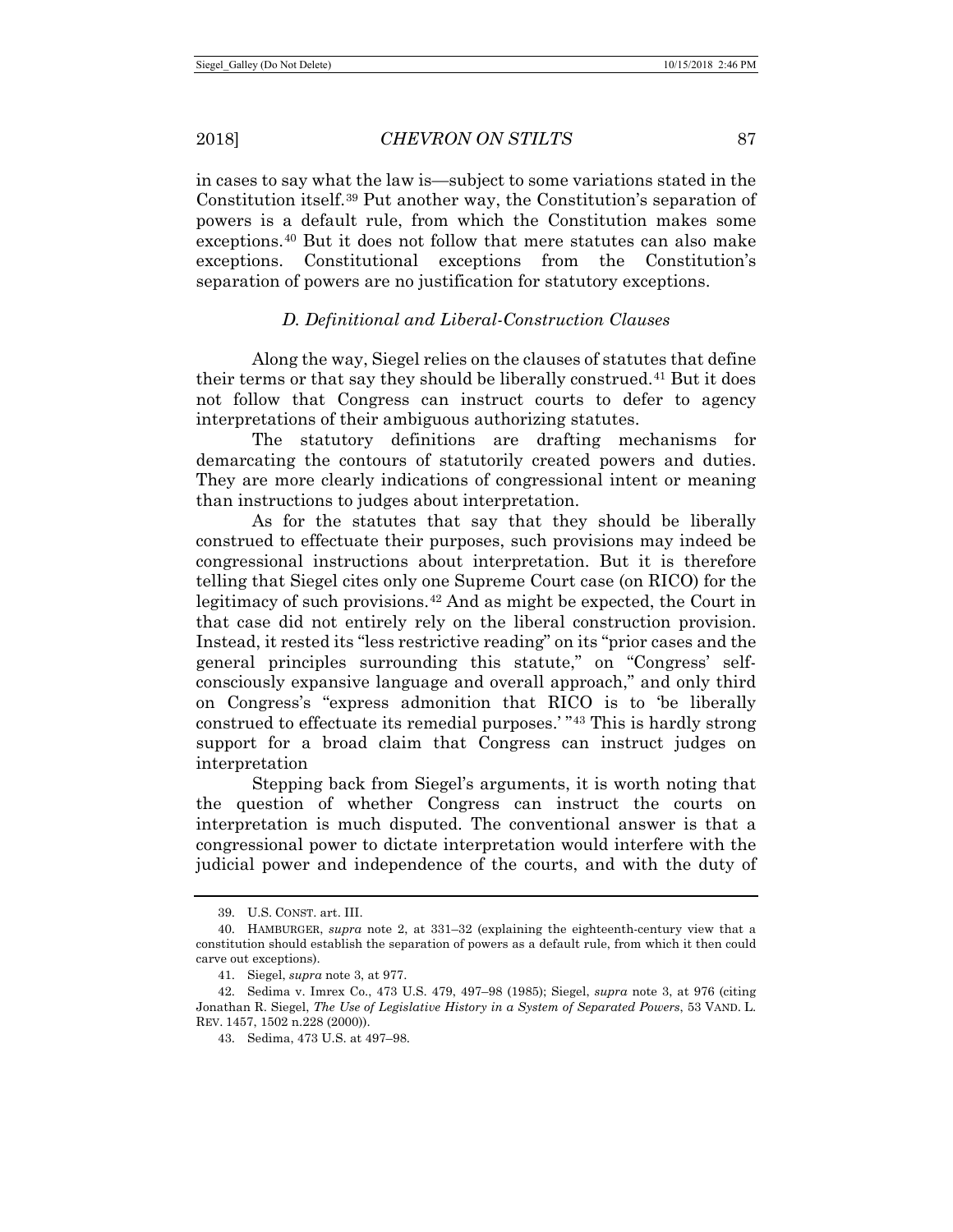judges to exercise independent judgment. Another view, however, has developed to the effect that Congress can at least dictate to the courts how they should interpret statutes—this being the position adopted by Siegel. But "the duty of the judicial department to say what the law is" cannot be sliced and diced to separate statutes from the Constitution; in other words, it cannot be narrowed to apply only when judges interpret the Constitution.[44](#page-12-0) Such an approach would deprive the courts of their independence in expounding the law, except in constitutional matters. Were Congress thereby to become the interpreter of its own statutes, the consequences for the courts and for the people of the United States would be sobering. Siegel's essay, however, discusses none of this.

Congress's role in interpretation need not be pursued here. Suffice it to say that, although Congress can clarify what it intends or means, it does not necessarily follow that Congress can instruct courts on how to interpret statutes, and Siegel's reliance on the one point to prove the other suggests just how far he is stretching to defend *Chevron*.[45](#page-12-1)

#### V. THE COST OF A VOLTE-FACE

Thus far, I have simply recited Siegel's four arguments and questioned their intellectual force; it therefore remains necessary to consider their political costs. Siegel's vision of how to prop up *Chevron* would require the Supreme Court to overturn a vast body of case law both on delegation and on interpretation. And this is no small matter. Leaving aside that this volte-face would require a profound intellectual disjuncture, it would come with risks for the Court and the country.

#### *A. Nondelegation Doctrine*

Siegel's policymaking vision of *Chevron* would require a reversal of the "nondelegation doctrine." As Cass Sunstein has observed, the Supreme Court has consistently held that Congress may not delegate

<sup>44.</sup> Marbury v. Madison, 5 U.S. (1 Cranch) 137, 177 (1803).

<span id="page-12-1"></span><span id="page-12-0"></span><sup>45.</sup> Incidentally, Siegel also claims that "courts have a duty, where possible, to construe statutes in a way that saves their constitutionality, even deeming the statutes to be rewritten in different language where necessary." Siegel, *supra* note 3, at 980. But this grossly misstates the doctrine of equitable interpretation, for it does not adequately recognize the precondition for the doctrine in an ambiguity, its goal of discerning legislative intent, or the risks of taking it further. (For this doctrine, see HAMBURGER, *supra* note 36, at 54–57, 339–40, 344–57). Moreover, even if there were such a duty, it does not mean (as Siegel assumes) that the courts would have to save ambiguous statutes by pretending that they contained clauses authorizing rulemaking. On the contrary, it would be much easier to save their constitutionality by just recognizing that they do not authorize rulemaking.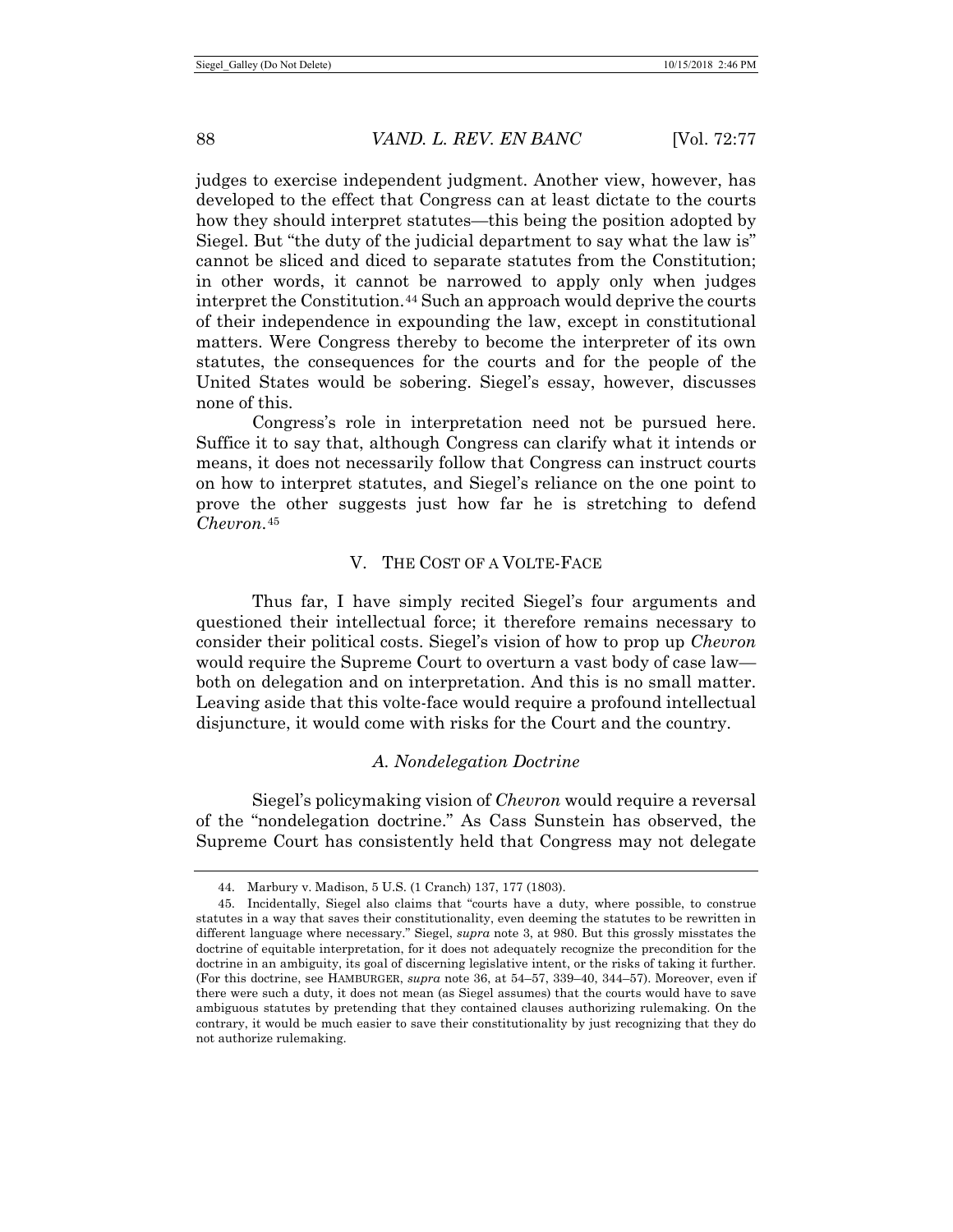legislative power.[46](#page-13-0) Of course, it has simultaneously allowed the reality of delegation, but it has done so with a remarkable adherence to the theory that legislative power cannot be delegated. So, in defense of *Chevron,* should the Court candidly accept that Congress can give legislative power to agencies?<sup>[47](#page-13-1)</sup>

Siegel sidesteps this issue by speaking of agency "policy choices" rather than agency lawmaking. Yet he recognizes that when he speaks of "policy choices," he is really talking about lawmaking.[48](#page-13-2) Whatever the label, if *Chevron* is to be justified on the ground that Congress has allocated policymaking rather than interpretation to agencies, this would openly accept the delegation of legislative power to agencies something the Supreme Court has long said is unconstitutional.

#### *B. Precedents*

Siegel's suggestion that *Chevron* does not concern interpretation would also overturn a long line of cases. For more than three decades, Supreme Court decisions have treated *Chevron* as involving judicial deference to agency interpretation. For example, *United States v. Mead Corp.* held that *Chevron* deference is appropriate "when it appears that Congress delegated authority to the agency generally to make rules carrying the force of law, and that the agency interpretation claiming deference was promulgated in the exercise of that authority."[49](#page-13-3)

Accordingly, if judges were to follow Siegel's reimagination of *Chevron*, they would have to reverse their longstanding understanding of the case. I wrote in "Chevron *Bias*":

The excuse that administrative interpretation is merely lawmaking . . . conflates what the Supreme Court has persistently differentiated. If the Justices have been mistaken in recognizing agency interpretation as interpretation, why have none of them corrected themselves—why have none of them clarified that that it is not interpretation? And if, after so many decades, they conclude it is not interpretation, not even partly interpretation, let them explain why, so late in the day, they are changing their minds. In the meantime, the insistence of a handful of academics that it is merely lawmaking looks utterly unrealistic.<sup>[50](#page-13-4)</sup>

Perhaps the greater good of saving *Chevron* justifies the pretense that it means the opposite of what it clearly says and has long been understood to mean; but this has yet to be shown.

<sup>46.</sup> Cass R. Sunstein, *Nondelegation Canons*, 67 U. CHI. L. REV. 315, 315–16 (2000).

<span id="page-13-1"></span><span id="page-13-0"></span><sup>47.</sup> Of course, the "nondelegation doctrine" is a misnomer, as this label suggests that what is at stake is merely a judicial doctrine rather than the Constitution itself.

<span id="page-13-4"></span><span id="page-13-3"></span><span id="page-13-2"></span><sup>48</sup>*. See, e.g.*, Siegel, *supra* note 3, at 960 (relying on Monaghan's account of the "delegation of law-making authority to an agency" as "[t]he core insight").

<sup>49.</sup> 533 U.S. 218, 226–27 (2001).

<sup>50.</sup> Hamburger, *supra* note 2, at 1222.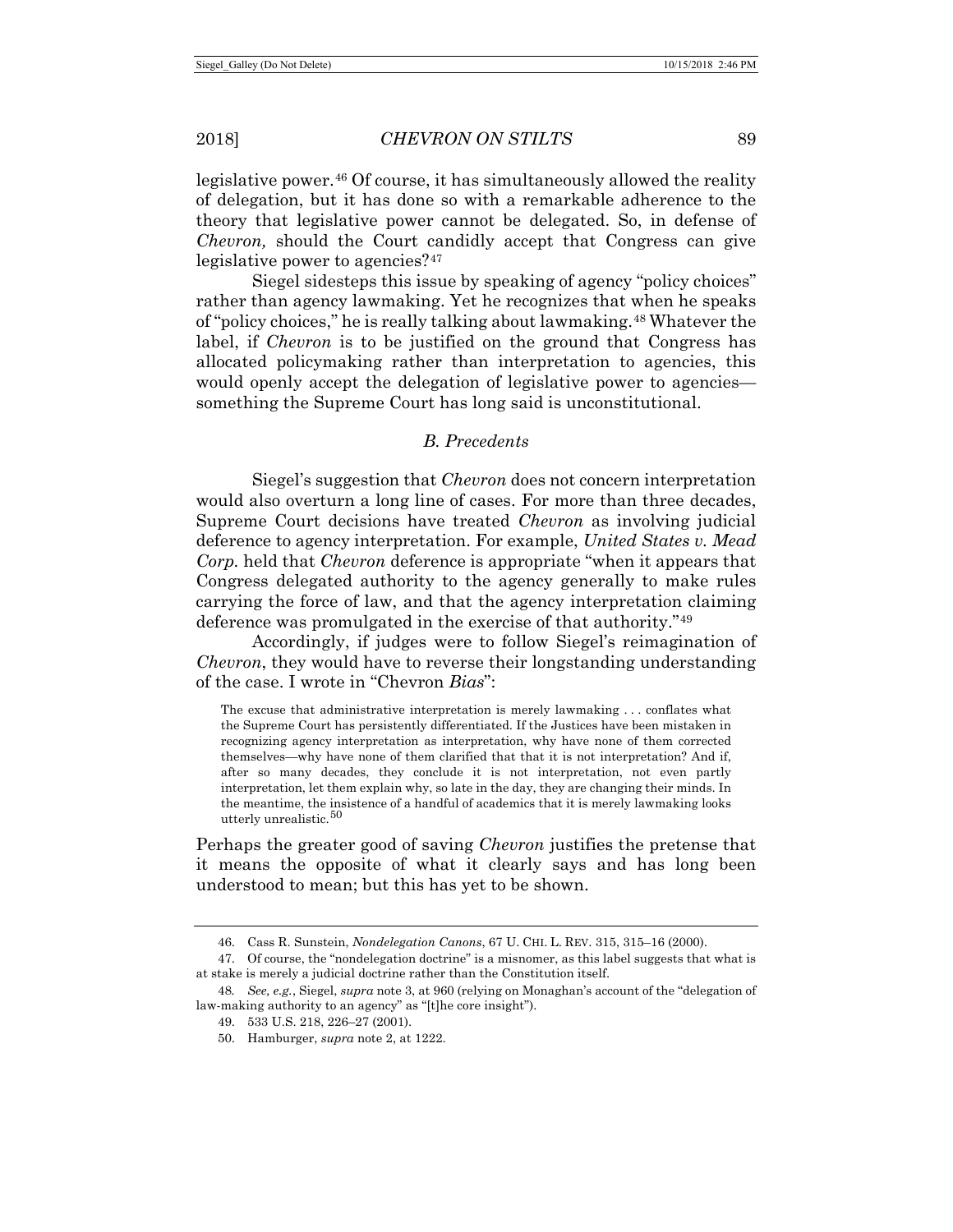And if the Supreme Court were to defend *Chevron* by reversing itself on delegation and interpretation, its decision would come with more than trivial costs. Americans might reasonably wonder what would justify the Court in spinning around on a dime. Indeed, they might reasonably conclude that the Court cares more about *Chevron* than about the law.

## *C. Fictions*

Siegel appears to be calling on the Supreme Court to defend *Chevron* with a legal fiction. He is no doubt sincere in seeking his "conceptual shift"—the shift by which the Court would stop saying that the case centers on interpretation and would say, instead, that it merely recognizes statutory delegations of agency "policy choices" or lawmaking. But if the justification for *Chevron* deference is that statutory ambiguities need to be interpreted, what is this conceptual shift to delegated lawmaking other than a legal fiction?

I am not the only one to express this concern. Thomas Merrill observes: "Even Chevron's most enthusiastic champions admit that the idea of an 'implied delegation' is a fiction."[51](#page-14-0) And Adrian Vermeule explains that "the delegation theory is an erroneous and insufficient justification for *Chevron*, both because it is rankly fictional—there just is no general delegation of that sort to administrative agencies—and because the *Chevron* opinion itself is irreducibly ambiguous, or ambivalent, on the topic of delegation."[52](#page-14-1) Siegel's approach, in other words, departs from the underlying statutory and judicial realities.

The sad truth is that administrative power is repeatedly justified with what could politely be called "fictions," but which more bluntly look like falsehoods. Administrative power is called "administrative law"; the delegation of lawmaking power is justified under a "nondelegation" doctrine; agencies are said to be constrained by statutory "intelligible principles"; administrative rulemaking with notice and comment is said to be "democratic"; administrative adjudicators who usurp the role of judges are called "judges"; private claims to the Seventh Amendment jury right are defeated by the government's "public right"; the administrative denial of the due process of law is justified as "all the process that is due"; even when one gets the paltry right to a "hearing," one does not necessarily have the

<span id="page-14-0"></span><sup>51.</sup> Thomas W. Merrill, *Step Zero After City of Arlington*, 83 FORDHAM L. REV. 753, 759 (2014).

<span id="page-14-1"></span><sup>52.</sup> Adrian Vermeule, *No*, 93 TEX. L. REV. 1547, 1557–58 (2015) (reviewing HAMBURGER, *supra* note 2).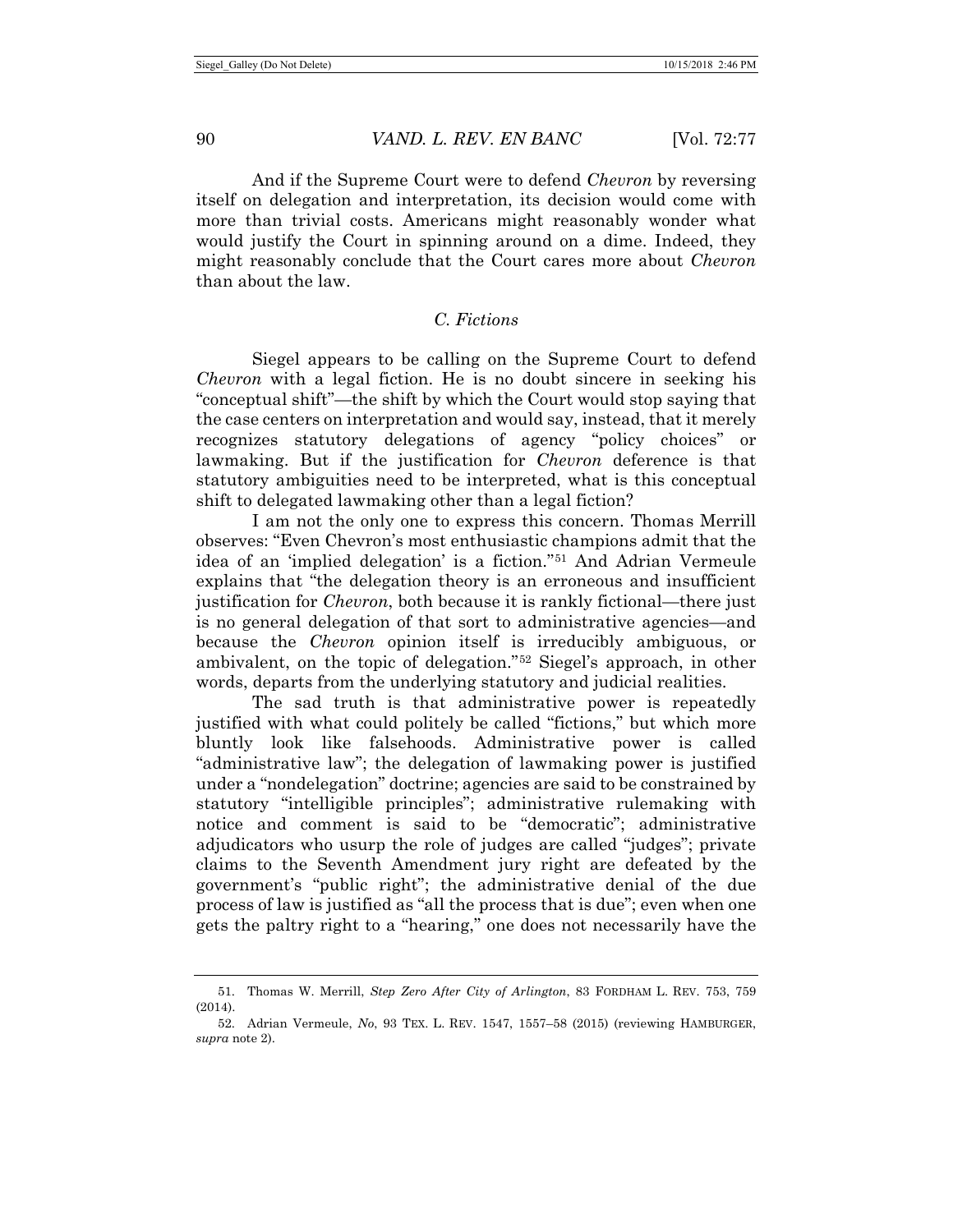right to be heard; and so forth. Administrative power rests on one brazen falsehood after another.

Siegel's arguments are admirably candid. But it is therefore all the more regrettable that they ask the Justices to prop up administrative power with yet another fiction. Both *Chevron* and the logic on which it rests involve interpretation, and if the Supreme Court were to say otherwise, it would be as unpersuasive as it is when it eviscerates jury rights by speaking of "public rights."

The Supreme Court is right to be concerned about its reputation. But a strained attempt to support an unsupportable doctrine is not the remedy. On the contrary, that sort of tactic, even in only one prominent case, can stimulate lasting cynicism, which may take decades to overcome. The ideal of judging that justifies the elevated role of the courts is one of independent judgment in accord with the law of the land. And any departure from this ideal of office and duty is apt to undermine confidence in the Justices and the law they are meant to uphold.

The reality is that we have a vast administrative state, resting on a raft of judicial falsehoods. And as these fictions are increasingly recognized for what they are, it is not only the administrative state that is at risk. The Justices therefore cannot afford any more fictions, falsehoods, or whatever else one wants to call these odorous untruths. And among these costly fictions is the "conceptual shift" that *Chevron* is not about interpretation. Instead of creating more fictions, the Justices, in accord with their duty and their institutional interests, need to adhere to the Constitution.

#### **CONCLUSION**

Although Siegel's argument is the best that can be made for *Chevron* deference, it cannot successfully prop up this doctrine. First, his observation that *Chevron* allows judges to interpret questions of agency authority is simply unresponsive to the concern that *Chevron* precludes judges from interpreting the underlying substantive questions—thereby requiring judges to abandon independent judgment and embrace judicial bias. Second, his claim that *Chevron* can be reconceptualized away from interpretation runs counter to the case, its logic, and its context in many decades of Supreme Court jurisprudence. Third, he is wrong in suggesting there is no significant difference between statutes that say they are authorizing rulemaking and those that do not. Fourth, although Congress can clarify what it intends or means, it does not follow that Congress can instruct courts how to